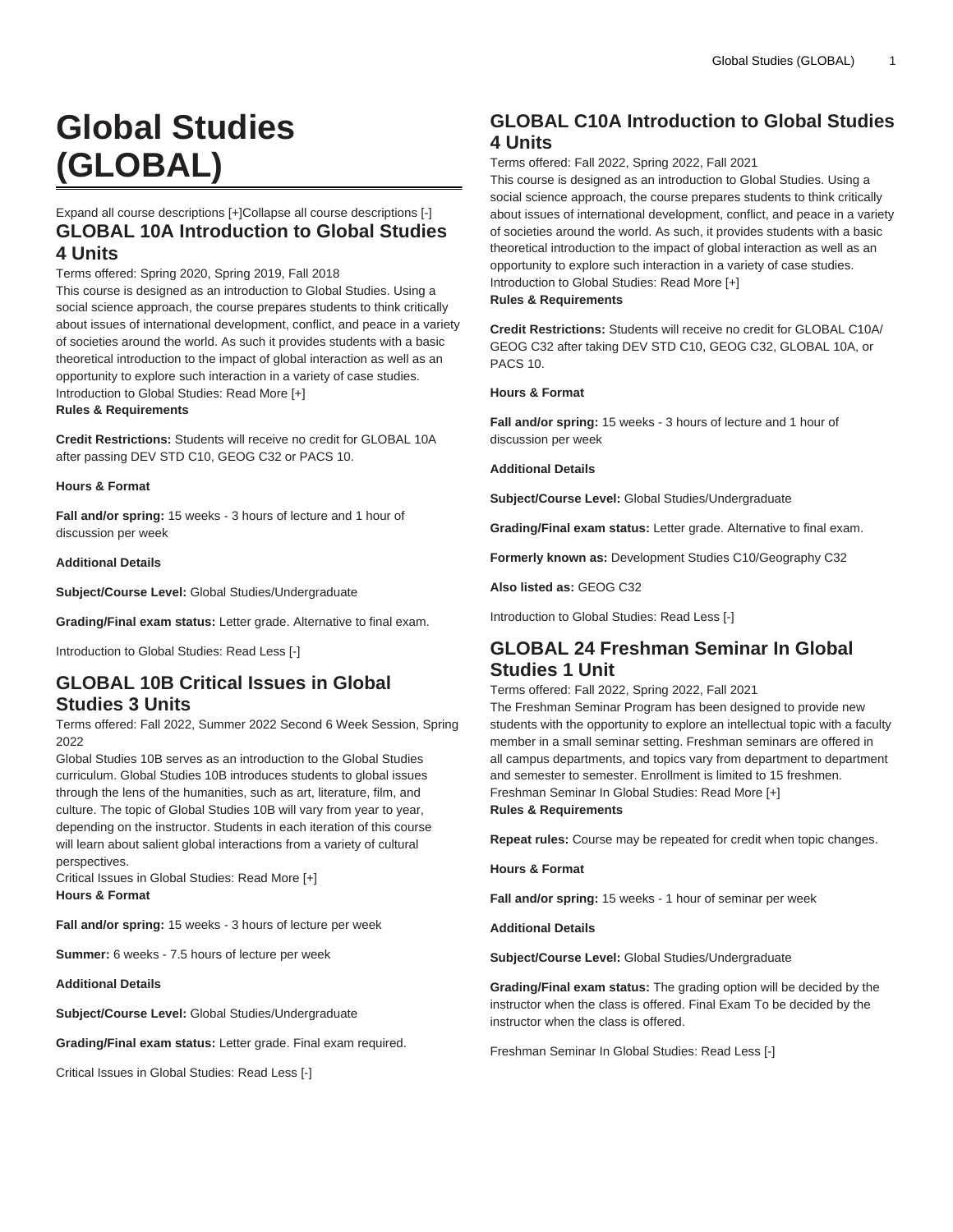# **GLOBAL 45 Survey of World History 4 Units**

Terms offered: Fall 2022, Spring 2022, Fall 2021

This course focuses on the history of global interaction, with a particular emphasis on the relationships between states and societies. Though it begins with a brief exploration of antiquity, it emphasizes world developments since the 15th century. The purpose of the course is to gain a better understanding of the rise and decline of states, empires, and international trading systems. Taking a panoramic view of the last 500 years, it explores the ways in which disparate places came closer together, even while it seeks to explain how those places maintained their own trajectories in the face of outside intervention.

Survey of World History: Read More [+]

### **Rules & Requirements**

**Credit Restrictions:** Students will receive no credit for GLOBAL 45 after completing IAS 45, or IAS N45. A deficient grade in GLOBAL 45 may be removed by taking IAS 45, or IAS N45.

#### **Hours & Format**

**Fall and/or spring:** 15 weeks - 3 hours of lecture and 1 hour of discussion per week

**Additional Details**

**Subject/Course Level:** Global Studies/Undergraduate

**Grading/Final exam status:** Letter grade. Final exam required.

Survey of World History: Read Less [-]

### **GLOBAL N45 Survey of World History 4 Units**

Terms offered: Summer 2022 Second 6 Week Session

This course focuses on benchmarks of the history of various nations and civilizations. It begins with the ancient Greeks, Romans, and Chinese, but emphasizes world developments since the 15th century. The purpose of the course is to gain a better understanding of the rise and decline of states, empires, and international trading systems. Therefore, political and economic structures and developments as well as military factors will be presented along with the more traditional historical perspectives. Survey of World History: Read More [+] **Rules & Requirements**

**Credit Restrictions:** Students will receive no credit for GLOBAL N45 after completing GLOBAL 45, IAS 45, or IAS N45. A deficient grade in GLOBAL N45 may be removed by taking GLOBAL 45, IAS 45, or IAS N45.

**Hours & Format**

**Fall and/or spring:** 8 weeks - 6 hours of lecture per week

**Summer:** 6 weeks - 8 hours of lecture per week

**Additional Details**

**Subject/Course Level:** Global Studies/Undergraduate

**Grading/Final exam status:** Letter grade. Final exam required.

Survey of World History: Read Less [-]

### **GLOBAL 88 Data Science and Global Studies 2 Units**

### Terms offered: Spring 2022

This course will examine data science ideas in the context of Global Studies. The class will teach students to work actively with data and to interpret and critique their analyses of data. Students will learn to leverage data science skills in relation to explicit ways of knowledge creation; utilize tools in basic data literacy, including misuse of statistics, intentional and unintentional; examine ways of text and natural language processing concepts through cases related to different areas of Global Studies specifically, and social sciences generally; examine complex factors that influence the way we learn, build and interpret data. Topics vary by instructor.

Data Science and Global Studies: Read More [+] **Rules & Requirements**

**Prerequisites:** Corequisite or Prerequisite: Foundations of Data Science (DATA C8\COMPSCI C8\INFO C8\STAT C8). This course is a Data Science connector course and is meant to be taken concurrent with or after DATA C8\COMPSCI C8\INFO C8\STAT C8

**Repeat rules:** Course may be repeated for credit when topic changes. Students may enroll in multiple sections of this course within the same semester.

#### **Hours & Format**

**Fall and/or spring:** 15 weeks - 2 hours of lecture per week

**Additional Details**

**Subject/Course Level:** Global Studies/Undergraduate

**Grading/Final exam status:** Letter grade. Alternative to final exam.

Data Science and Global Studies: Read Less [-]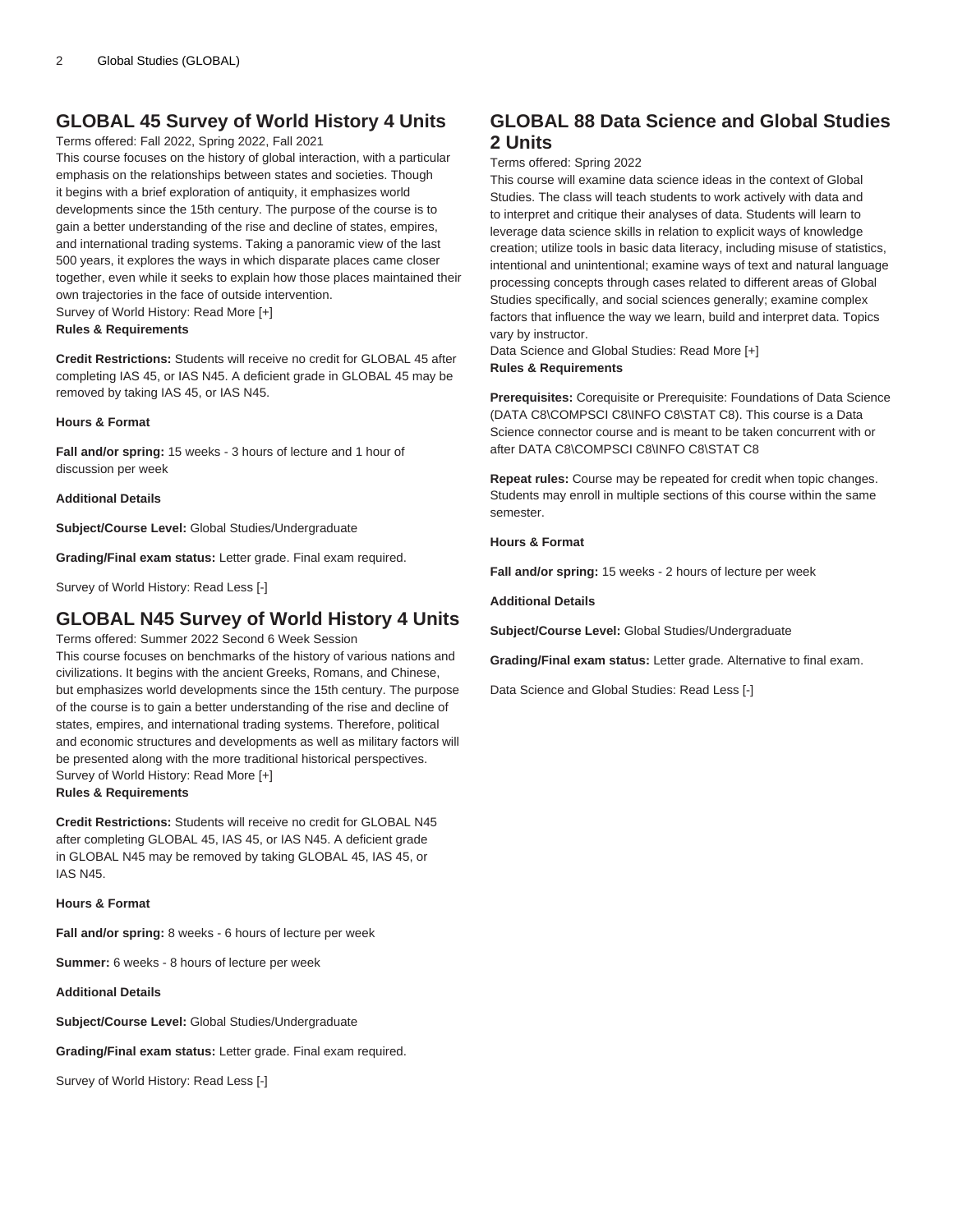### **GLOBAL 100D Global Development: Theory, History, Geography 4 Units**

#### Terms offered: Spring 2018

This course examines whether the convergence between the 'new Right' and the 'new Left' has successfully addressed the central challenge of contemporary global development studies. It asks students to assess the multiple, nonlinear, and interconnected paths of change in Africa, Asia, Latin America, and the Middle East that are now taking place. It explores the context of intensified global integration and capitalist development. Students will consider what changes in this context mean for larger social change, especially given ongoing global economic crises and rapidly evolving relations.

Global Development: Theory, History, Geography: Read More [+] **Rules & Requirements**

**Credit Restrictions:** Students will receive no credit for GLOBAL 100D after passing DEVSTD 100.

#### **Hours & Format**

**Fall and/or spring:** 15 weeks - 3 hours of lecture and 1 hour of discussion per week

#### **Additional Details**

**Subject/Course Level:** Global Studies/Undergraduate

**Grading/Final exam status:** Letter grade. Final exam required.

Global Development: Theory, History, Geography: Read Less [-]

### **GLOBAL 100P Approaches to Peace and Conflict 4 Units**

#### Terms offered: Fall 2022, Spring 2022, Fall 2021

This course will look at peace (and conflict) in a wide variety of formats and contexts, and will examine both the theories that seek to explain peace and the practices that compose it. The course is structured around a series of modules, each dealing with a different facet of peace and/or conflict.

Approaches to Peace and Conflict: Read More [+] **Rules & Requirements**

**Credit Restrictions:** Students will receive no credit for GLOBAL 100P after passing PACS 100.

#### **Hours & Format**

**Fall and/or spring:** 15 weeks - 3 hours of lecture per week

**Summer:** 6 weeks - 8 hours of lecture per week

#### **Additional Details**

**Subject/Course Level:** Global Studies/Undergraduate

**Grading/Final exam status:** Letter grade. Final exam required.

Approaches to Peace and Conflict: Read Less [-]

### **GLOBAL 100S Global Societies and Cultures 4 Units**

Terms offered: Spring 2022, Spring 2021, Spring 2020 This course offers an introduction to ways of thinking about, and visualizing, "the global" over time. People from different societies and cultures have been drawn together as a result of processes that can best be conceived of as "flows" of people, capital, ideas and goods. Using a panoramic lens, we will explore a series of interactions, analyzing the wide-ranging effects of those interactions and the artifacts they produced. By studying a variety of encounters, we will cultivate a broader sense of how the "global" has been defined and experienced through the lens of cultural interaction. Globalization itself is not a new phenomenon; it can be traced back centuries if not millennia.

Global Societies and Cultures: Read More [+] **Hours & Format**

**Fall and/or spring:** 15 weeks - 3 hours of lecture per week

**Summer:** 6 weeks - 7.5 hours of lecture per week

**Additional Details**

**Subject/Course Level:** Global Studies/Undergraduate

**Grading/Final exam status:** Letter grade. Final exam required.

Global Societies and Cultures: Read Less [-]

# **GLOBAL C100D Global Development: Theory, History, Geography 4 Units**

Terms offered: Spring 2022, Spring 2021, Spring 2020

This course examines whether the convergence between the 'new Right' and the 'new Left' has successfully addressed the central challenge of contemporary global development studies. It asks students to assess the multiple, nonlinear, and interconnected paths of change in Africa, Asia, Latin America, and the Middle East that are now taking place. It explores the context of intensified global integration and capitalist development. Students will consider what changes in this context mean for larger social change, especially given ongoing global economic crises and rapidly evolving relations.

Global Development: Theory, History, Geography: Read More [+] **Rules & Requirements**

**Credit Restrictions:** Students can replace deficient grades in DEV STD C100, GLOBAL C100D, GEOG C112, or GLOBAL 100D by passing GLOBAL C100D, GEOG C112, or GLOBAL 100D.

### **Hours & Format**

**Fall and/or spring:** 15 weeks - 3 hours of lecture and 1 hour of discussion per week

**Additional Details**

**Subject/Course Level:** Global Studies/Undergraduate

**Grading/Final exam status:** Letter grade. Final exam required.

**Formerly known as:** Development Studies C100/Geography C112

**Also listed as:** GEOG C112

Global Development: Theory, History, Geography: Read Less [-]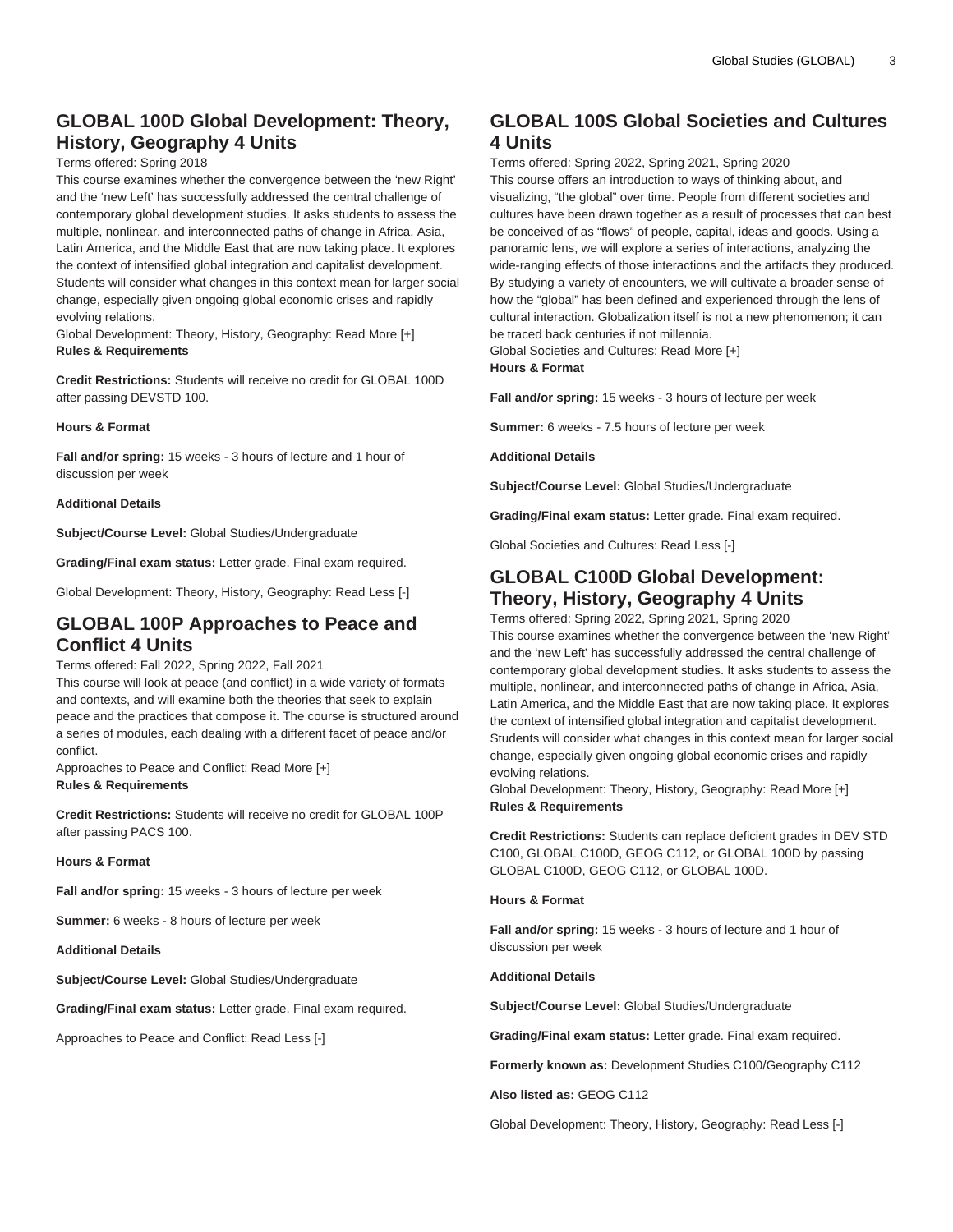# **GLOBAL 102 Critical Thinking In Global Studies 4 Units**

Terms offered: Fall 2022, Spring 2022, Fall 2021

This course, required for students in the Global Studies major, will teach students to identify and evaluate arguments, explain conflicting evidence, interpret tables, charts, and graphs and evaluate the ethical implications of scholarly work. Students will explore how research questions are framed and developed and learn how to determine which method and approach is best suited to answering a particular research question. Critical Thinking In Global Studies: Read More [+]

#### **Rules & Requirements**

**Credit Restrictions:** Students will receive no credit for GLOBAL 102 after passing IAS 102.

**Hours & Format**

**Fall and/or spring:** 15 weeks - 3 hours of lecture per week

**Additional Details**

**Subject/Course Level:** Global Studies/Undergraduate

**Grading/Final exam status:** Letter grade. Final exam not required.

Critical Thinking In Global Studies: Read Less [-]

### **GLOBAL H102 Honors Methodology and Theory 4 Units**

Terms offered: Fall 2022, Fall 2021, Fall 2020 Required prerequisite for all students intending to enroll in GLOBAL H195. Course provides an introduction to interdisciplinary research strategies for the collection, interpretation, and analysis of data. Course integrates the study of the fundamental theories of social science with the practical techniques of social science research methods. Honors Methodology and Theory: Read More [+] **Rules & Requirements**

**Prerequisites:** Open only to students meeting the requirements for participation and who intend to enroll in the honors seminar during the spring term. Consent of instructor

**Credit Restrictions:** Students will receive no credit for GLOBAL H102 after passing IAS H102

**Hours & Format**

**Fall and/or spring:** 15 weeks - 3 hours of lecture per week

**Additional Details**

**Subject/Course Level:** Global Studies/Undergraduate

**Grading/Final exam status:** Letter grade. Final exam not required.

Honors Methodology and Theory: Read Less [-]

### **GLOBAL 105 Global Change and World Order 3 Units**

Terms offered: Prior to 2007

This course will analyze emerging trends, patterns, and problems associated with the phenomenon of globalization. Particular attention will be given to world economic and social integration, ethno-religious nationalism and identity politics, domestic politics, and foreign policy. Special emphasis is placed on the prospects of peace and world order in the post-cold war era.

Global Change and World Order: Read More [+]

### **Rules & Requirements**

**Credit Restrictions:** Students will receive no credit for GLOBAL 105 after passing PACS 149.

**Hours & Format**

**Fall and/or spring:** 15 weeks - 3 hours of lecture per week

**Additional Details**

**Subject/Course Level:** Global Studies/Undergraduate

**Grading/Final exam status:** Letter grade. Alternative to final exam.

Global Change and World Order: Read Less [-]

### **GLOBAL 110E Europe/Russia In Global Context 3 Units**

Terms offered: Spring 2022, Spring 2021, Spring 2020 This course seeks to introduce Global Studies majors to the regions of Europe and Russia and its significance to the larger study of the globe. The course will be divided into three parts based on the three concentrations within the Global Studies major: Society and Culture, Development, Peace and Conflict. Each of these sections, examines key topics for understanding the region and its relationship to other parts of the globe.

Europe/Russia In Global Context: Read More [+] **Hours & Format**

**Fall and/or spring:** 15 weeks - 3 hours of lecture per week

**Additional Details**

**Subject/Course Level:** Global Studies/Undergraduate

**Grading/Final exam status:** Letter grade. Final exam required.

Europe/Russia In Global Context: Read Less [-]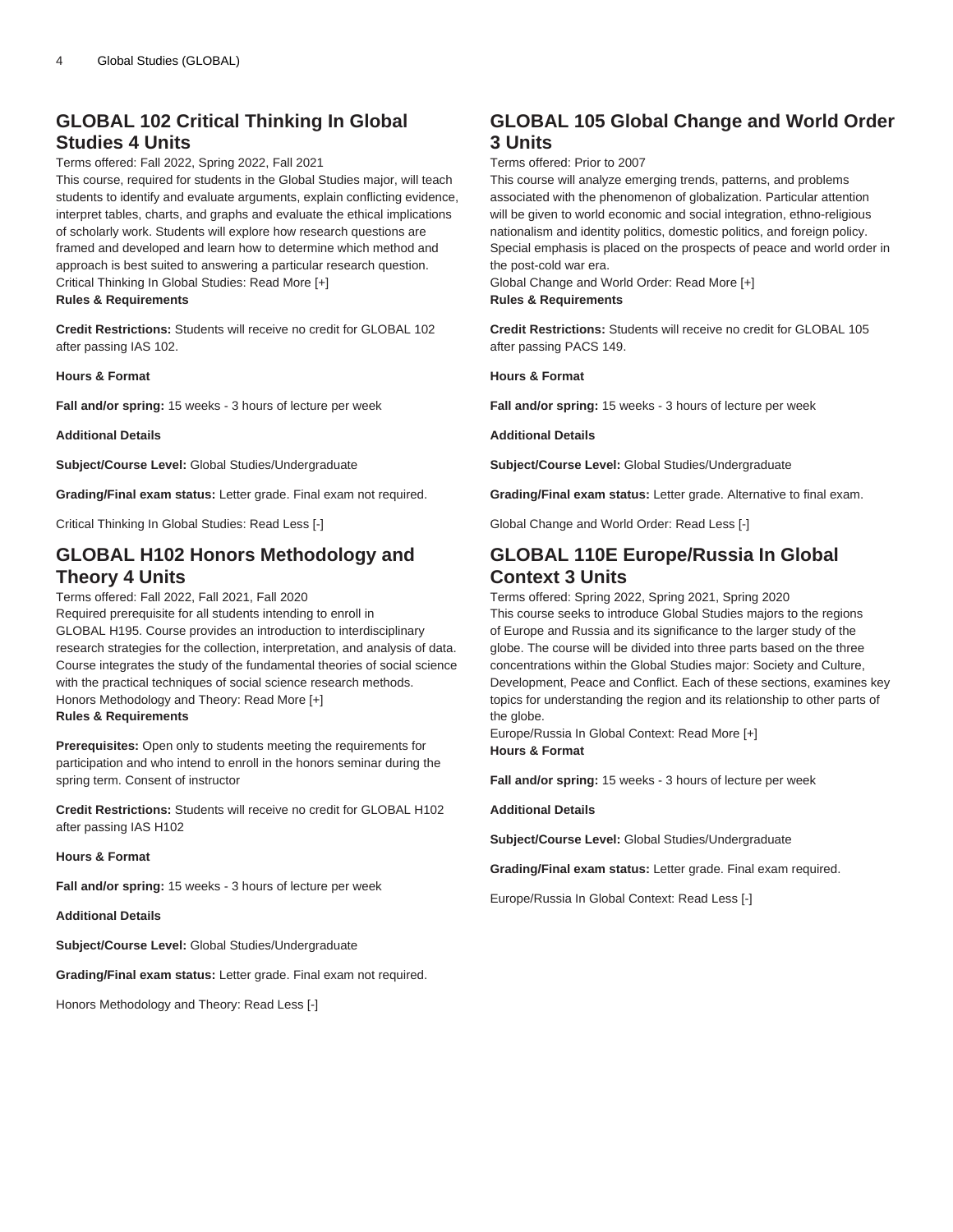# **GLOBAL 110K Africa In Global Context 3 Units**

Terms offered: Spring 2022, Spring 2021, Spring 2020

This course will provide students majoring in Global Studies with an introduction to Africa and its significance to the globe. We will address issues related to Africa that span all three concentrations of the major (Society and Culture, Development, Peace and Conflict). In particular, we will focus on the following four themes:conflict, identity, development and technology.

Africa In Global Context: Read More [+] **Hours & Format**

**Fall and/or spring:** 15 weeks - 3 hours of lecture per week

**Additional Details**

**Subject/Course Level:** Global Studies/Undergraduate

**Grading/Final exam status:** Letter grade. Final exam required.

Africa In Global Context: Read Less [-]

### **GLOBAL 110L Latin America In Global Context 3 Units**

#### Terms offered: Fall 2022, Spring 2022, Fall 2021

This course seeks to introduce Global Studies majors to the region of Latin America and the Caribbean and its significance to the larger study of the globe. The course will be divided into three parts based on the three concentrations within the Global Studies major: Society and Culture, Development, Peace and Conflict. Each of these sections, examines key topics for understanding the region and its relationship to other

parts of the globe. Latin America In Global Context: Read More [+] **Hours & Format**

**Fall and/or spring:** 15 weeks - 3 hours of lecture per week

**Additional Details**

**Subject/Course Level:** Global Studies/Undergraduate

**Grading/Final exam status:** Letter grade. Final exam required.

Latin America In Global Context: Read Less [-]

# **GLOBAL 110M Middle East In Global Context 3 Units**

Terms offered: Spring 2022, Spring 2021, Spring 2020 This course provides Global Studies majors with an introduction to the Middle East region, broadly defined. It takes an interdisciplinary approach, joining the fields of history, political science, anthropology, religious studies, economics, and Middle Eastern studies. Students will be introduced to major historical themes in the study of Middle Eastern societies that are relevant in understanding contemporary intellectual debates and the origins, nature, and trajectory of war and peace in the region. Focusing on the 20th century, the course explores how the modern Middle East evolved politically, socially, and economically into a region burdened by webs of power and influence. Middle East In Global Context: Read More [+] **Hours & Format**

**Fall and/or spring:** 15 weeks - 3 hours of lecture per week

**Additional Details**

**Subject/Course Level:** Global Studies/Undergraduate

**Grading/Final exam status:** Letter grade. Final exam required.

Middle East In Global Context: Read Less [-]

### **GLOBAL 110Q Asia In Global Context 3 Units**

Terms offered: Spring 2022, Spring 2021, Spring 2020 This course provides students with an introduction to Asia in global context. The course employs a Global History approach, which emphasizes national histories as a part of a series of global processes. It explores how countries in Asia, regardless of their diverse cultures, have been drawn into the development of global capitalism. This course addresses all of the Global Studies major's concentrations, i.e. Societies and Cultures, Development, Peace and Conflict. Asia In Global Context: Read More [+] **Hours & Format**

**Fall and/or spring:** 15 weeks - 3 hours of lecture per week

**Additional Details**

**Subject/Course Level:** Global Studies/Undergraduate

**Grading/Final exam status:** Letter grade. Alternative to final exam.

Asia In Global Context: Read Less [-]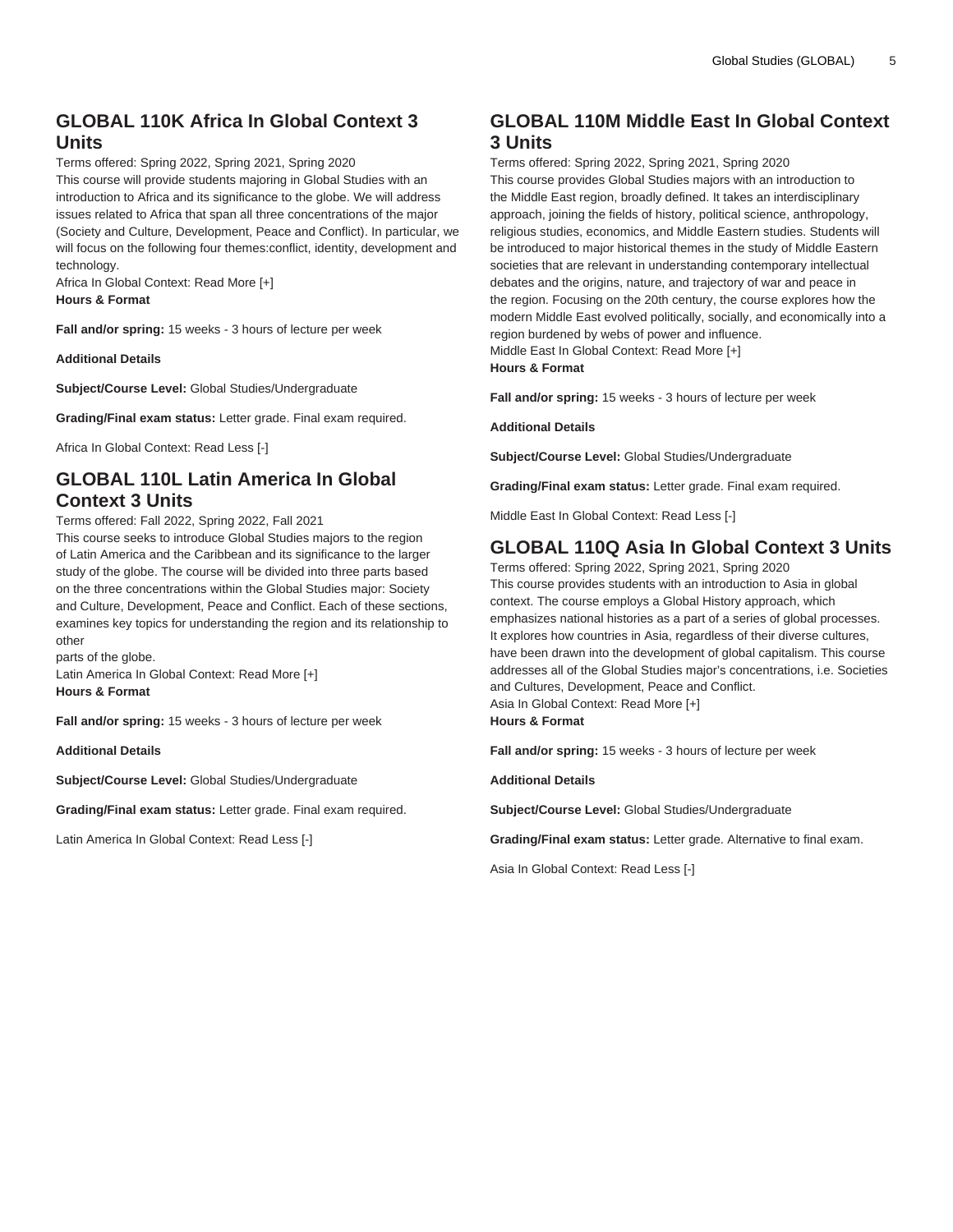# **GLOBAL 111Q Conflicts In Regional Perspective: Asia. 3 Units**

#### Terms offered: Spring 2018

This course examines the origins of South Asian conflicts. It draws on contemporary case studies from India, Pakistan, Sri Lanka, Nepal, Bhutan, and the Maldives. Domestic developments will be covered in detail, and will also be situated in the larger context of global interactions and governance. Regional issues, such as nuclear proliferation and terrorism, are addressed, as are other contentious issues such as the status of Kashmir, the spread of identity-based conflicts, and genderrelated violence.

Conflicts In Regional Perspective: Asia.: Read More [+] **Rules & Requirements**

**Repeat rules:** Course may be repeated for credit when topic changes.

**Hours & Format**

**Fall and/or spring:** 15 weeks - 3 hours of lecture per week

**Additional Details**

**Subject/Course Level:** Global Studies/Undergraduate

**Grading/Final exam status:** Letter grade. Alternative to final exam.

Conflicts In Regional Perspective: Asia.: Read Less [-]

# **GLOBAL 121 Globalization In India 4 Units**

Terms offered: Fall 2021, Fall 2020, Fall 2019

This course uses the analytic of globalization and an interdisciplinary approach to provide an overview of contemporary India, focusing mainly, though not exclusively, on urban India.

Students will be introduced to the debates surrounding colonial modernity, as an earlier globalizing era, this serving as background for considering contemporary India. Topics covered include: the Indian middle class,

urban life, Hindu nationalism and other social movements, the postcolonial public, expressive culture, the changing nature and role of casts. No background on India is required.

Globalization In India: Read More [+] **Hours & Format**

**Fall and/or spring:** 15 weeks - 3 hours of lecture per week

**Additional Details**

**Subject/Course Level:** Global Studies/Undergraduate

**Grading/Final exam status:** Letter grade. Alternative to final exam.

Globalization In India: Read Less [-]

### **GLOBAL 122L Latin American Development 4 Units**

Terms offered: Prior to 2007

This course considers issues of Global Development within Latin America . Students will explore a variety of topics, depending on current research and/or the instructor. Issues that this course might consider include, but are not limited to: poverty and inequality, environmental conditions and sustainability, as well as migration. Latin American Development: Read More [+] **Hours & Format**

**Fall and/or spring:** 15 weeks - 3 hours of lecture per week

**Additional Details**

**Subject/Course Level:** Global Studies/Undergraduate

**Grading/Final exam status:** Letter grade. Final exam required.

Latin American Development: Read Less [-]

### **GLOBAL 123L Perspectives For Sustainable Rural Development 4 Units**

Terms offered: Fall 2022, Fall 2021, Fall 2020

This course analyzes the ecological, socio-economic and policy challenges and opportunities facing the rural population of Latin America in today's globalized economy. After a critique of the impacts of conventional, agro-export development models of agricultural development (green revolution, non-traditional export crops, biotechnology, biofuels, etc.) the elements of a sustainable agroecological development path are discussed, a path that emphasizes: farmers empowerment, local production for food sovereignty, poverty reduction, cultural identity and natural resource and biodiversity conservation. Technical, institutional, policy and market requirements for sustainable agriculture are also analyzed in detail. Perspectives For Sustainable Rural Development: Read More [+] **Hours & Format**

**Fall and/or spring:** 15 weeks - 3 hours of lecture per week

**Additional Details**

**Subject/Course Level:** Global Studies/Undergraduate

**Grading/Final exam status:** Letter grade. Alternative to final exam.

Perspectives For Sustainable Rural Development: Read Less [-]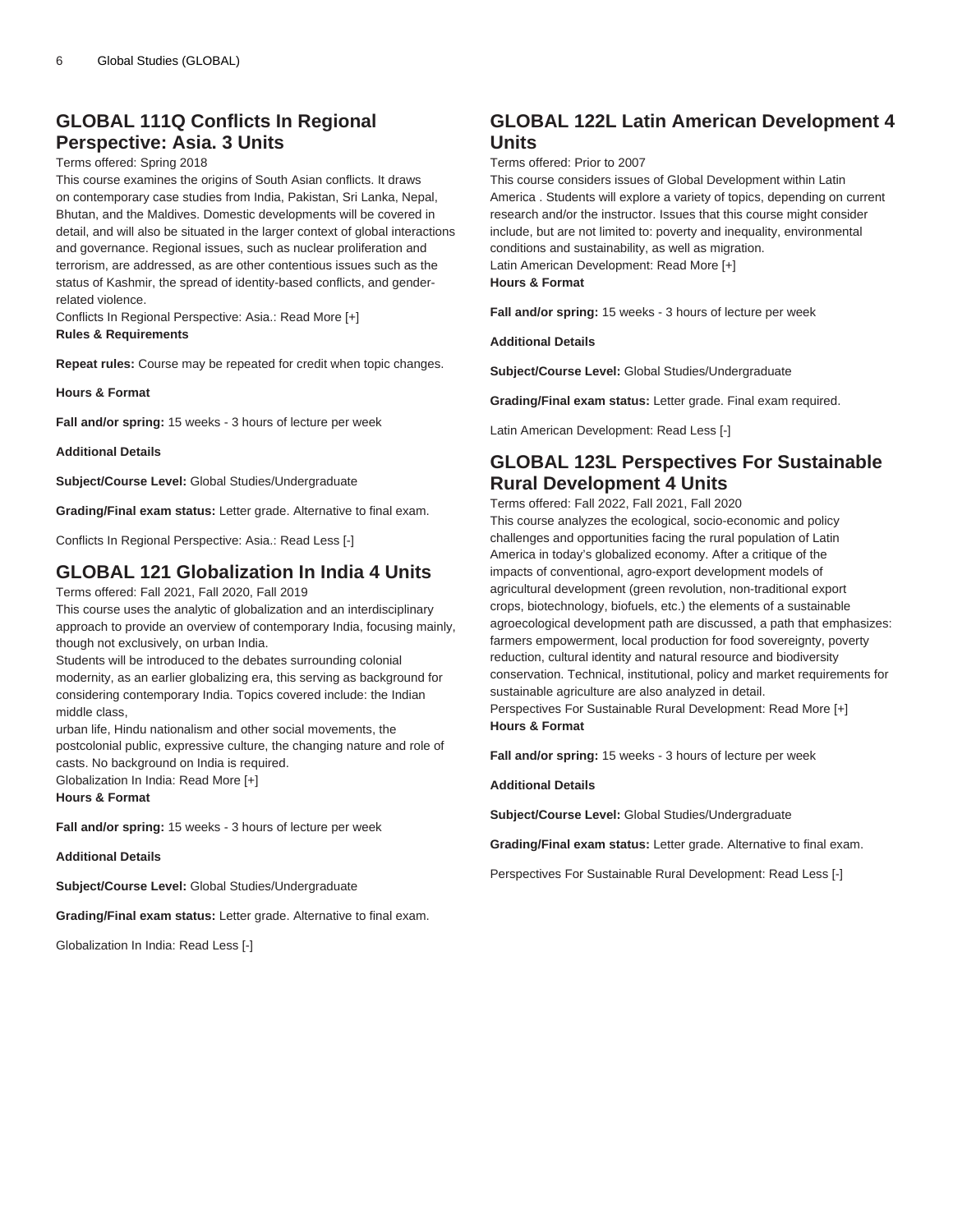# **GLOBAL 126 Development and the Environment 4 Units**

Terms offered: Fall 2022, Fall 2021, Fall 2020

There are environmental implications to how we pursue development. There are debates, emerging from unequal distribution of environmental impacts and unequal distribution of wealth, about how to respond to environmental crises. In this course, we will look at the history of economic development, the emergence of environmental awareness and the history of the politics of the environment. We will look at contemporary debates over our economic model, energy, agricultural production, and rural and urban development. Finally, we will analyze the types of public policies being implemented to address environmental concerns, as well as their impacts. We conclude by reflecting on how we, as a society, need to rethink development.

Development and the Environment: Read More [+] **Hours & Format**

**Fall and/or spring:** 15 weeks - 3 hours of lecture per week

**Additional Details**

**Subject/Course Level:** Global Studies/Undergraduate

**Grading/Final exam status:** Letter grade. Alternative to final exam.

Development and the Environment: Read Less [-]

# **GLOBAL 127 Global Migration: The Political Economy of Displacement 4 Units**

#### Terms offered: Spring 2022

International migration has been growing rapidly. In this course, we will examine global migration patterns and factors that drive migration - from violence to lack of economic opportunity to environmental conditions. We will also examine conditions in receiving countries that generate demand for immigrant labor, and transnational social networks that help facilitate migration. Immigration has transformed receiving countries into multicultural societies, straining traditional notions of national identity, and increasingly producing a nativist backlash. We will examine recent immigration policy and explore laws, policies and agreements with regard to migration, how migration impacts economic development, and human trafficking.

Global Migration: The Political Economy of Displacement: Read More [+] **Hours & Format**

**Fall and/or spring:** 15 weeks - 3 hours of lecture per week

#### **Additional Details**

**Subject/Course Level:** Global Studies/Undergraduate

**Grading/Final exam status:** Letter grade. Final exam required.

Global Migration: The Political Economy of Displacement: Read Less [-]

### **GLOBAL C128 Education and International Development 4 Units**

Terms offered: Spring 2018, Fall 2016, Fall 2015

This course is designed to provide a comprehensive overview of international development education. Through the use of lectures, discussions, and multimedia presentations, students will examine three core themes: 1) the purpose of education; 2) how contemporary development policy conceptualizes education; 3) education as a tool for social transformation. To the extent possible, the course draws connections between theory and practical case studies of international education programs, policy statements, and initiatives. Education and International Development: Read More [+] **Hours & Format**

**Fall and/or spring:** 15 weeks - 3 hours of lecture per week

**Additional Details**

**Subject/Course Level:** Global Studies/Undergraduate

**Grading/Final exam status:** Letter grade. Final exam required.

**Instructor:** Murphy-Graham

**Also listed as:** EDUC C148

Education and International Development: Read Less [-]

### **GLOBAL C129 Education in a Global World 4 Units**

Terms offered: Fall 2021

What is globalization? What are the implications of living in a "global world" for education? How can education be used as a tool to promote global social justice and prosperity? In this course, we will address these and other related questions through collective reading assignments, class discussions, and online collaboration through our learning platform (bSpace or other).

Education in a Global World: Read More [+] **Rules & Requirements**

**Credit Restrictions:** Students will receive no credit for EDUC W142 after completing EDUC 142. A deficient grade in EDUC W142 may be removed by taking EDUC 142.

#### **Hours & Format**

**Fall and/or spring:** 15 weeks - 3 hours of lecture and 1 hour of discussion per week

**Summer:** 6 weeks - 10 hours of lecture and 0 hours of discussion per week

#### **Additional Details**

**Subject/Course Level:** Global Studies/Undergraduate

**Grading/Final exam status:** Letter grade. Alternative to final exam.

**Instructor:** Murphy-Graham

**Formerly known as:** Education W142

**Also listed as:** EDUC C142

Education in a Global World: Read Less [-]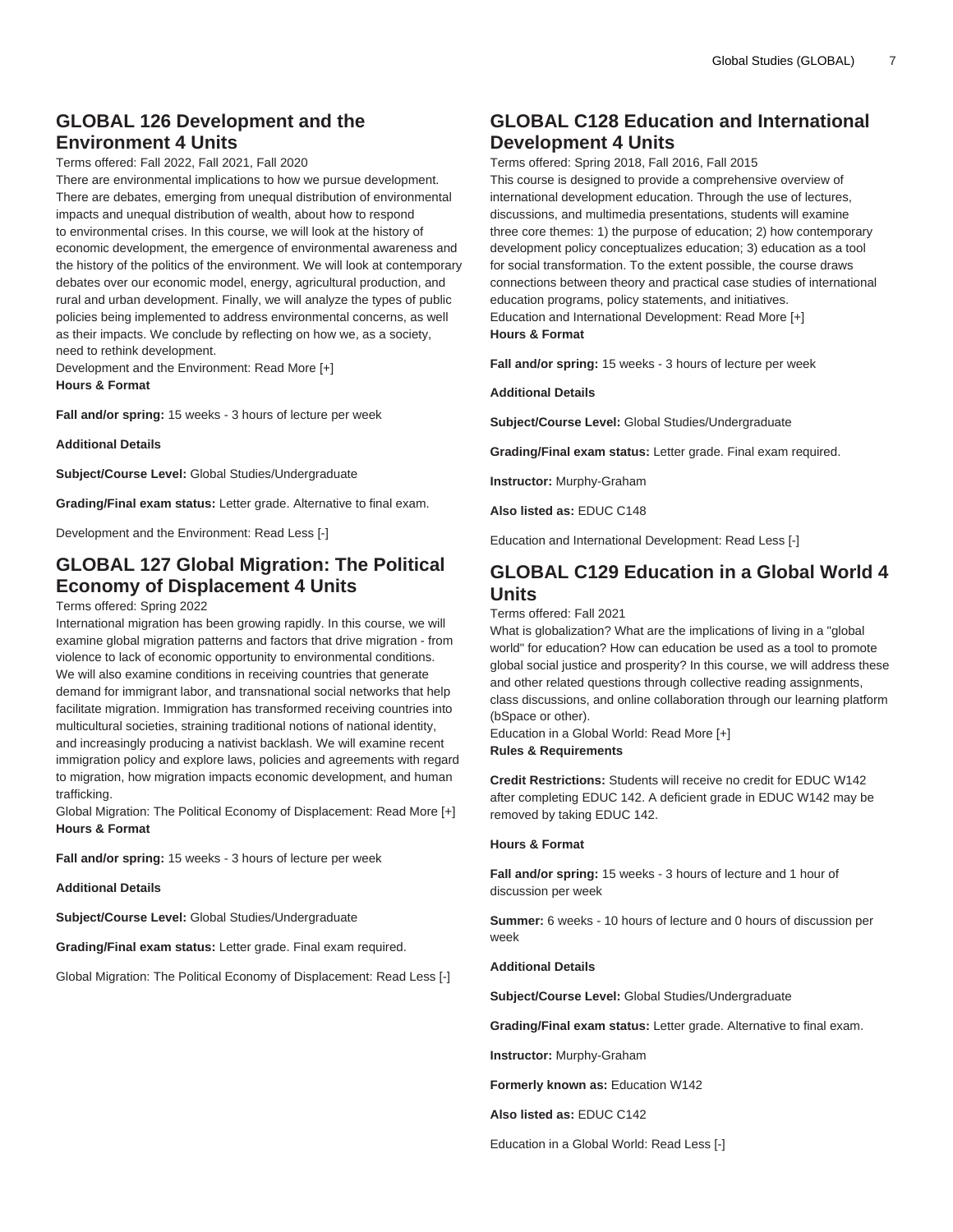### **GLOBAL 131M New Approaches to Crisis In the MENA 4 Units**

#### Terms offered: Prior to 2007

The course investigates key aspects of political transition including the following concepts: powersharing and transitional governance; legitimacy, stability and the conundrum of first elections; constitution making processes and the transitional sequence itself. The course will also examine debates concerning democratization and cultural aspects of governance in the Arab World and the Horn of Africa.

New Approaches to Crisis In the MENA: Read More [+]

**Hours & Format**

**Fall and/or spring:** 15 weeks - 3 hours of lecture per week

**Additional Details**

**Subject/Course Level:** Global Studies/Undergraduate

**Grading/Final exam status:** Letter grade. Final exam required.

New Approaches to Crisis In the MENA: Read Less [-]

### **GLOBAL 132 Conflict Resolution: Theory and Practice 3 Units**

#### Terms offered: Fall 2021, Fall 2020, Fall 2019

This course explores the nature of interpersonal and group conflict, resolution, and their relationship to culture. The course examines the intersection between conflict and race and ethnicity in particular, with an emphasis on the major racial/ethnic groups in the United States. Other dimensions of diversity such as gender, class, and sexual orientation in conflict situations are also explored. The goal is to apply this understanding to resolving intercultural conflicts through mediation. Conflict Resolution: Theory and Practice: Read More [+] **Rules & Requirements**

**Credit Restrictions:** Students will receive no credit for GLOBAL 132

after passing PACS 150.

**Hours & Format**

**Fall and/or spring:** 15 weeks - 3 hours of lecture per week

**Summer:** 6 weeks - 8 hours of lecture per week

**Additional Details**

**Subject/Course Level:** Global Studies/Undergraduate

**Grading/Final exam status:** Letter grade. Final exam required.

Conflict Resolution: Theory and Practice: Read Less [-]

### **GLOBAL 133 International Conflict 3 Units**

Terms offered: Spring 2022, Spring 2021, Spring 2020 Inspired by the changed meaning of international conflict and the expanding mission of conflict resolution in the post-cold war era, this course will study the contemporary context and issues of conflict by examining the evolution in thinking about conflict, the resolution, and their application in practice.

International Conflict: Read More [+] **Rules & Requirements**

**Credit Restrictions:** Students will receive no credit for GLOBAL 133 after passing PACS 151.

**Hours & Format**

**Fall and/or spring:** 15 weeks - 3 hours of lecture per week

**Summer:** 6 weeks - 8 hours of lecture per week

**Additional Details**

**Subject/Course Level:** Global Studies/Undergraduate

**Grading/Final exam status:** Letter grade. Final exam required.

International Conflict: Read Less [-]

# **GLOBAL 134 Multicultural Conflict Resolution 4 Units**

#### Terms offered: Prior to 2007

This course will investigate the special issues involved with facilitating resolution of cross/multicultural conflicts. Topics will include cultural contrasts (e.g., values, communication, and problem solving styles), mediator (facilitator/negotiator), credibility, cultural (including gender) contributions to conflict resolution and unique ethical dilemmas. Course includes field immersion, conflict resolution process evaluation and design, and the opportunity to participate in mediation of a cultural mediation.

Multicultural Conflict Resolution: Read More [+] **Rules & Requirements**

**Credit Restrictions:** Students will receive no credit for GLOBAL 134 after passing PACS 154.

**Hours & Format**

**Fall and/or spring:** 15 weeks - 4 hours of lecture per week

**Additional Details**

**Subject/Course Level:** Global Studies/Undergraduate

**Grading/Final exam status:** Letter grade. Final exam required.

Multicultural Conflict Resolution: Read Less [-]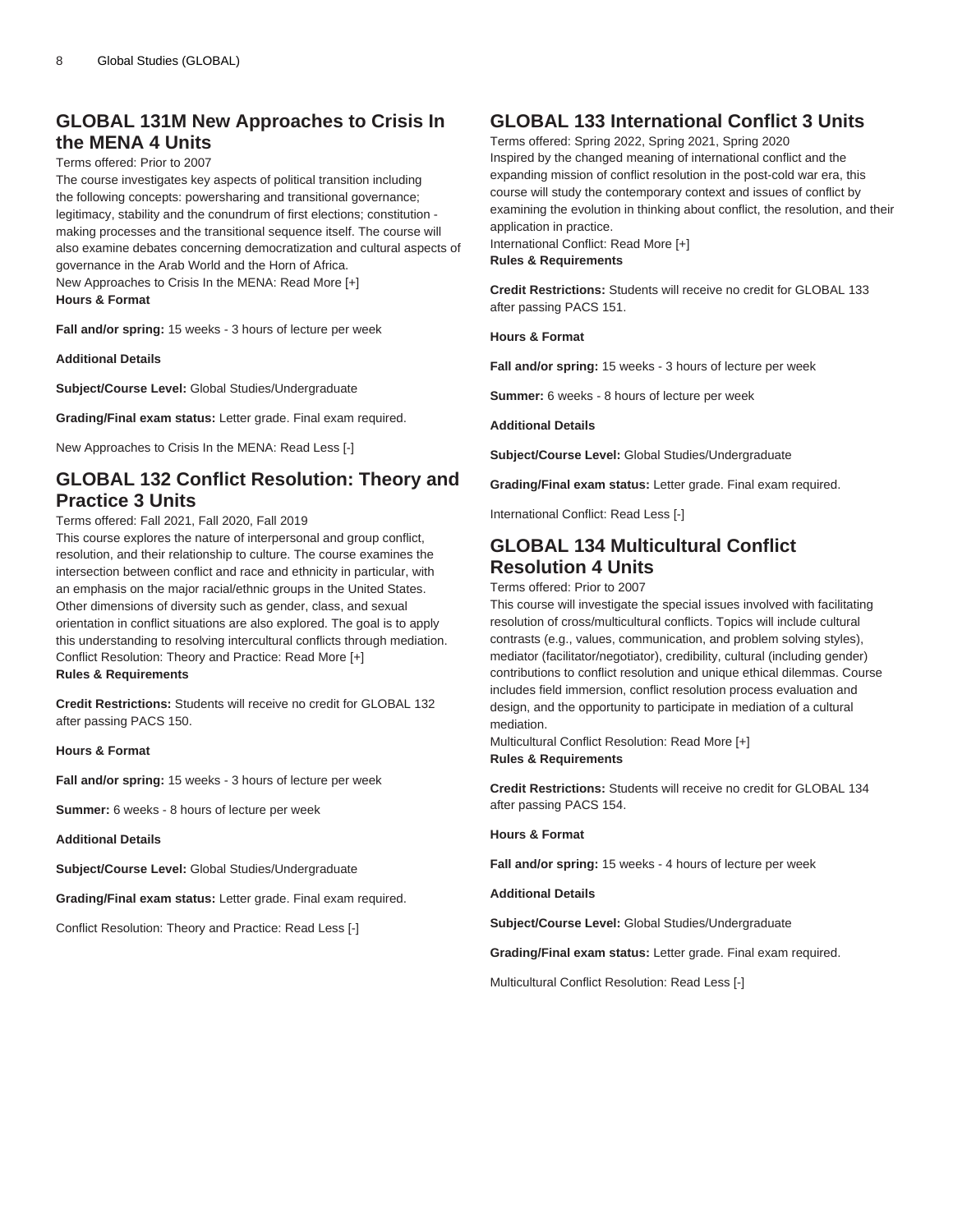# **GLOBAL 140 Special Topics in Global Societies and Cultures 4 Units**

Terms offered: Fall 2021, Fall 2019, Spring 2019

Advanced multidisciplinary research in current issues and topics related to Global Societies and Cultures. This Global Studies course will focus on specific issues related to various societies and cultures around the world, with appropriate comparative material included. Topics will change depending on the instructor teaching.

Special Topics in Global Societies and Cultures: Read More [+] **Rules & Requirements**

**Repeat rules:** Course may be repeated for credit when topic changes.

**Hours & Format**

**Fall and/or spring:** 15 weeks - 3 hours of lecture per week

**Summer:** 6 weeks - 8 hours of lecture per week

**Additional Details**

**Subject/Course Level:** Global Studies/Undergraduate

**Grading/Final exam status:** Letter grade. Final exam required.

Special Topics in Global Societies and Cultures: Read Less [-]

### **GLOBAL 141 Recent World History Through Film 3 Units**

Terms offered: Prior to 2007

"Recent World History Through Film" examines the recent history of the world through the lens of popular, critically-acclaimed, and international films. Some of the films' makers purport to be telling the "truth" about world history, while others base the films only loosely on historical facts or circumstances. Course objectives are to develop a deeper understanding of recent world history by engaging with and analyzing a range of films. Prior knowledge of world history is not required. What is required is to be open-minded yet critical and to view these films as an avenue for finding out more about events, places, and global historical phenomena. Recent World History Through Film: Read More [+] **Hours & Format**

**Summer:** 3 weeks - 14 hours of lecture per week

**Additional Details**

**Subject/Course Level:** Global Studies/Undergraduate

**Grading/Final exam status:** Letter grade. Final exam required.

Recent World History Through Film: Read Less [-]

### **GLOBAL 142 Jews and Muslims 4 Units**

Terms offered: Fall 2020, Fall 2018

This course studies Muslim-Jewish relations as they developed in the Middle East and North Africa from the rise of Islam to the present day. It analyzes how ethnic and religious boundaries were both drawn and transgressed in historical settings including Arabia in the time of Muhammad, Islamic Spain, the Ottoman Empire, and modern Iran, Iraq, Egypt, Morocco, and Israel. It asks how this shared cultural heritage is remembered and mobilized in the contemporary world, shedding light on the current state of Muslim-Jewish relations not only in the MENA but in Europe and the US as well. Films, memoirs, scripture, and historical works form the basis of our inquiry. Jews and Muslims: Read More [+]

**Hours & Format**

**Fall and/or spring:** 15 weeks - 3 hours of lecture per week

**Summer:** 6 weeks - 8 hours of lecture per week

**Additional Details**

**Subject/Course Level:** Global Studies/Undergraduate

**Grading/Final exam status:** Letter grade. Final exam required.

Jews and Muslims: Read Less [-]

### **GLOBAL 143Q Contentious History and Memory: Comfort Women Issues in Japan and Korea 6 Units**

Terms offered: Summer 2017 First 6 Week Session

This course will study a wide spectrum of opinions and views on the issue of "comfort women." Students will approach this topic in the context of wartime sexual and gender-based violence at a time when an imperial order was the norm. Students will also probe shifting narratives of wartime responsibilities in the post-war Japanese and Korean societies. Students will engage in issues of reparations, legal accountability, historical memories, truth and justice, apology and forgiveness, and reconciliation both at the personal and structural levels, by directly interacting with the conflict parties who represent such diverse positions. This is a summer study abroad course in Tokyo and Seoul. Contentious History and Memory: Comfort Women Issues in Japan and Korea: Read More [+] **Hours & Format**

**Summer:** 5 weeks - 18 hours of lecture per week

**Additional Details**

**Subject/Course Level:** Global Studies/Undergraduate

**Grading/Final exam status:** Letter grade. Final exam required.

Contentious History and Memory: Comfort Women Issues in Japan and Korea: Read Less [-]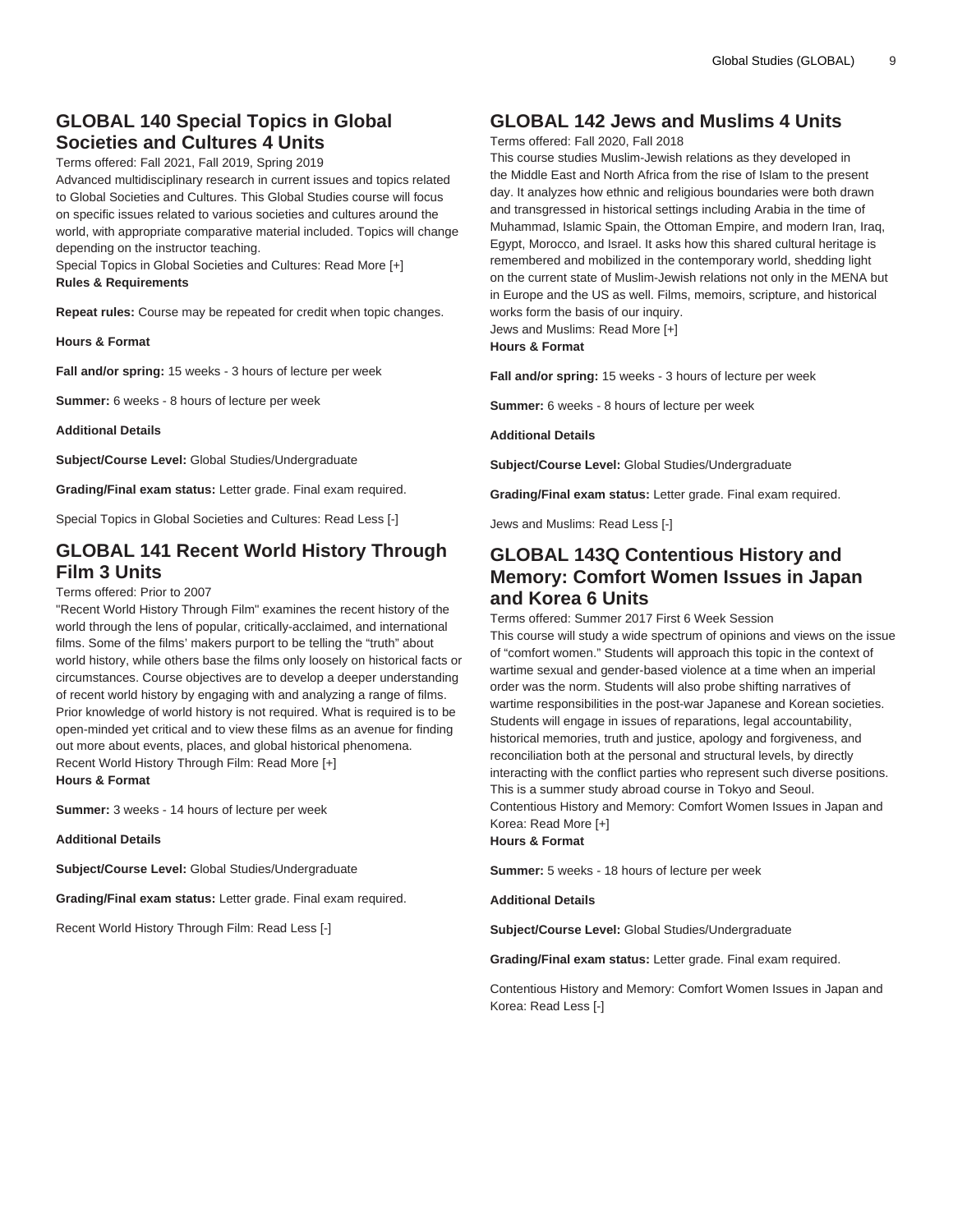# **GLOBAL 150E Special Topics In Europe/ Russia 4 Units**

#### Terms offered: Fall 2022, Spring 2021

Advanced multidisciplinary research in current issues and topics related to Europe and/or Russia. This Global Studies course will focus on specific issues related to the region with appropriate comparative material included.Topics will change depending on the instructor teaching the course.

Special Topics In Europe/Russia: Read More [+] **Rules & Requirements**

**Repeat rules:** Course may be repeated for credit when topic changes.

**Hours & Format**

**Fall and/or spring:** 15 weeks - 3 hours of lecture per week

**Summer:** 6 weeks - 8 hours of lecture per week

**Additional Details**

**Subject/Course Level:** Global Studies/Undergraduate

**Grading/Final exam status:** Letter grade. Final exam required.

Special Topics In Europe/Russia: Read Less [-]

# **GLOBAL 150K Special Topics In Africa 4 Units**

Terms offered: Not yet offered

Advanced multidisciplinary research in current issues and topics related to Africa. This Global Studies course will focus on specific issues related to the region with appropriate comparative material included. Topics will change depending on the instructor teaching the course. Special Topics In Africa: Read More [+]

**Rules & Requirements**

**Repeat rules:** Course may be repeated for credit when topic changes. Students may enroll in multiple sections of this course within the same semester.

**Hours & Format**

**Summer:** 6 weeks - 7.5 hours of lecture per week

**Additional Details**

**Subject/Course Level:** Global Studies/Undergraduate

**Grading/Final exam status:** Letter grade. Final exam required.

Special Topics In Africa: Read Less [-]

# **GLOBAL 150Q Special Topics In Asia 4 Units**

Terms offered: Fall 2022, Fall 2021, Spring 2021

Advanced multidisciplinary research in current issues and topics related to Asia. This Global Studies course will focus on specific issues related to Asia with appropriate comparative material included.Topics will change depending on the instructor teaching. Special Topics In Asia: Read More [+] **Rules & Requirements**

**Repeat rules:** Course may be repeated for credit when topic changes.

**Hours & Format**

**Fall and/or spring:** 15 weeks - 3 hours of lecture per week

**Summer:** 6 weeks - 8 hours of lecture per week

**Additional Details**

**Subject/Course Level:** Global Studies/Undergraduate

**Grading/Final exam status:** Letter grade. Final exam required.

Special Topics In Asia: Read Less [-]

### **GLOBAL 151Q Special Topics In China 3 Units**

Terms offered: Spring 2022, Spring 2021, Spring 2020 Advanced multidisciplinary research in current issues and topics related to China. This Global Studies course will focus on specific issues related to China with appropriate comparative material included. Topics will change depending on the instructor teaching. Special Topics In China: Read More [+] **Rules & Requirements**

**Repeat rules:** Course may be repeated for credit under special circumstances: 1. When topic changes. 2. No credit for both GEOG 164 and GLOBAL 151Q in Spring 2020.

#### **Hours & Format**

**Fall and/or spring:** 15 weeks - 3 hours of lecture per week

**Summer:** 6 weeks - 7.5 hours of lecture per week

**Additional Details**

**Subject/Course Level:** Global Studies/Undergraduate

**Grading/Final exam status:** Letter grade. Alternative to final exam.

Special Topics In China: Read Less [-]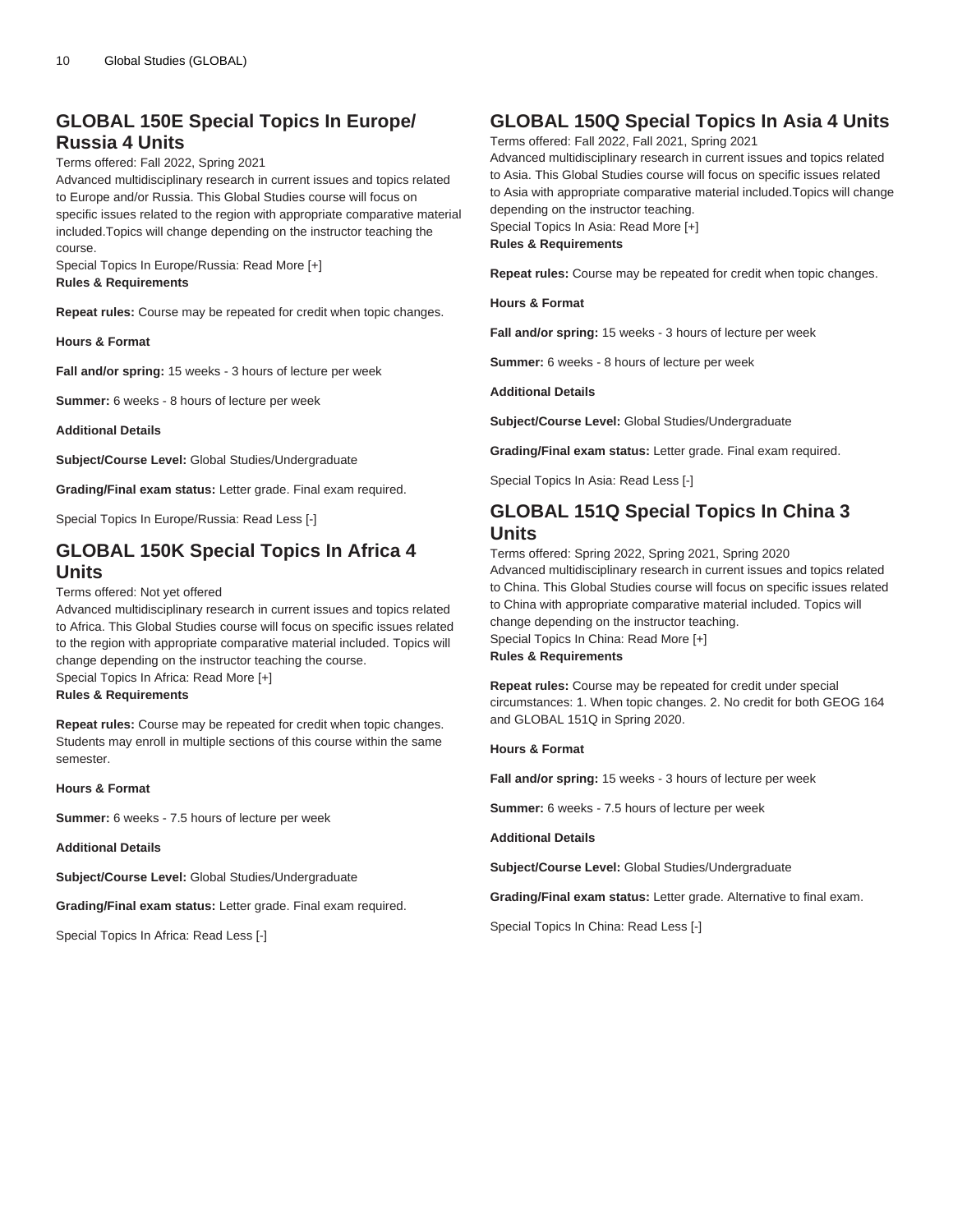# **GLOBAL 153P Special Topics: Global Peace and Conflict. 3 Units**

Terms offered: Summer 2022 3 Week Session, Fall 2021, Summer 2021 3 Week Session

This course explores special topics in Global Peace and Conflict Studies. Though topics will vary from semester to semester, this course will focus on specific issues of current research, whether about conflicts or about finding peaceful solutions to those conflicts.

Special Topics: Global Peace and Conflict.: Read More [+] **Rules & Requirements**

**Repeat rules:** Course may be repeated for credit when topic changes.

**Hours & Format**

**Fall and/or spring:** 15 weeks - 3 hours of lecture per week

**Summer:** 3 weeks - 15 hours of lecture per week 6 weeks - 7.5 hours of lecture per week

#### **Additional Details**

**Subject/Course Level:** Global Studies/Undergraduate

**Grading/Final exam status:** Letter grade. Final exam required.

Special Topics: Global Peace and Conflict.: Read Less [-]

### **GLOBAL 154M Special Topics: Global Middle East 4 Units**

#### Terms offered: Fall 2022, Fall 2021, Fall 2020

This course explores special topics, based on current research and interests and is focused on at least one global region. Using a social science perspective, students will engage in critical thinking about the way in which a particular region, or subset of a region, interacts with other states and societies.

Special Topics: Global Middle East: Read More [+] **Rules & Requirements**

**Repeat rules:** Course may be repeated for credit when topic changes.

**Hours & Format**

**Fall and/or spring:** 15 weeks - 3 hours of lecture per week

**Summer:** 6 weeks - 8 hours of lecture per week

**Additional Details**

**Subject/Course Level:** Global Studies/Undergraduate

**Grading/Final exam status:** Letter grade. Final exam required.

Special Topics: Global Middle East: Read Less [-]

# **GLOBAL 172 UN UNPlugged 4 Units**

Terms offered: Spring 2022, Spring 2021, Spring 2020 This course places the UN under the spotlight: history, culture and effectiveness and examines the organization's key institutions in the context of a multipolar world. The course goal is to encourage students to think critically about the international system and the politics of global governance and to learn the necessary tools to research the United Nations and international organizations. The course is suitable for those interested in foreign policy, diplomacy, international relations and law and conflict management and resolution.

UN UNPlugged: Read More [+] **Hours & Format**

**Fall and/or spring:** 15 weeks - 4 hours of lecture per week

**Additional Details**

**Subject/Course Level:** Global Studies/Undergraduate

**Grading/Final exam status:** Letter grade. Final exam required.

UN UNPlugged: Read Less [-]

### **GLOBAL 173 International Human Rights 4 Units**

Terms offered: Fall 2022, Fall 2021, Spring 2021

This course will explore the philosophical evolution of human rights principles in the realm of political theory and the influence of such principles as they have transformed into a coherent body of law. We will focus specifically on issues in international human rights law; the approach will be both thematic and comparative. Topics will include but are not limited to: human rights diplomacy; the influence of human rights in international legal practice; cultural and minority rights; genocide and the world community; cultural relativism and national sovereignty; international law and international relations; individual and collective rights; migration, labor, and globalization; and national, international, and nongovernmental organizations. International Human Rights: Read More [+]

**Rules & Requirements**

**Credit Restrictions:** Students will receive no credit for GLOBAL 173 after passing PACS 126. A deficient grade in PACS 126 maybe removed by taking GLOBAL 173.

**Hours & Format**

**Fall and/or spring:** 15 weeks - 3 hours of lecture per week

**Additional Details**

**Subject/Course Level:** Global Studies/Undergraduate

**Grading/Final exam status:** Letter grade. Alternative to final exam.

International Human Rights: Read Less [-]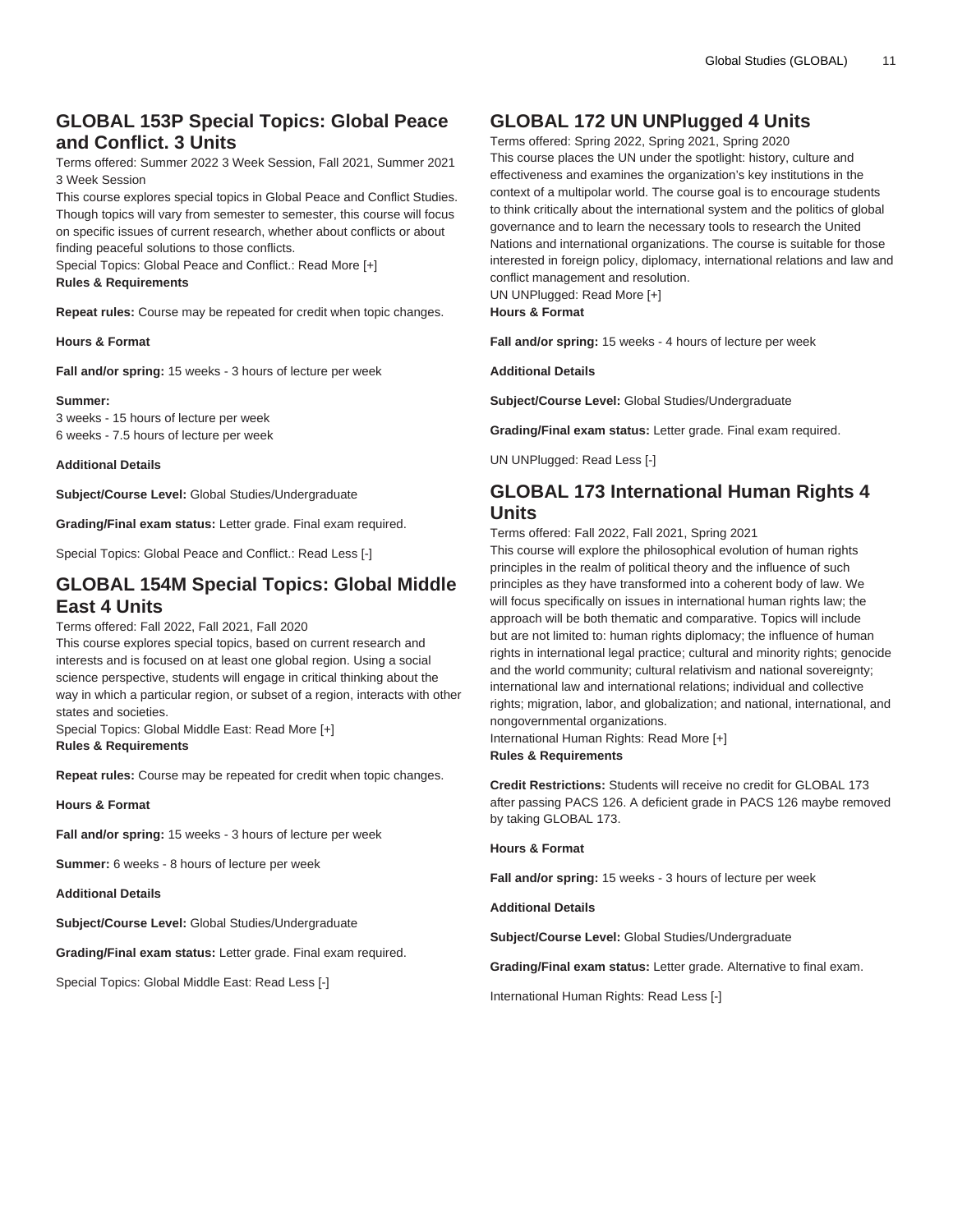### **GLOBAL 176 Terrorism and Counterterrorism 4 Units**

### Terms offered: Spring 2018

This course will describe the issues, policies and practices of counterterrorism and counter-insurgency. Terrorism continues to increase in frequency and lethality. Insurgency too is more frequent and deadly (insurgency now is riskier than terrorism). The actors and methods increasingly overlap, so that terrorism and insurgency practically must be studied together. This course examines the concepts, history, motivations and methods of terrorism and insurgency, and ways in which the counterterrorist and counter-insurgent side counter those motivations and methods, navigating the legal and ethical bounds.

Terrorism and Counterterrorism: Read More [+]

**Hours & Format**

**Fall and/or spring:** 15 weeks - 3 hours of lecture per week

**Additional Details**

**Subject/Course Level:** Global Studies/Undergraduate

**Grading/Final exam status:** Letter grade. Final exam required.

Terrorism and Counterterrorism: Read Less [-]

# **GLOBAL 177 Global Security Risks 4 Units**

Terms offered: Spring 2018

This course teaches students how to analyse risks and security, to understand particular risks, to manage these risks from their root causes. Students will learn about risks from the global to the operational levels, from international conflict, natural risks, political instability, operational and logistical insecurity, physical site insecurity, transport insecurity, to information, communications, and cyber security. For instance, students will learn how to forecast political violence, control that violence, and coopt political spoilers.

Global Security Risks: Read More [+] **Hours & Format**

**Fall and/or spring:** 15 weeks - 3 hours of lecture per week

**Additional Details**

**Subject/Course Level:** Global Studies/Undergraduate

**Grading/Final exam status:** Letter grade. Alternative to final exam.

Global Security Risks: Read Less [-]

### **GLOBAL 194 Senior Seminar 4 Units**

#### Terms offered: Prior to 2007

Interdisciplinary research seminar for students in Global studies. Intensive writing on research questions in social science and public policy best approached from an interdisciplinary perspective. Course assumes intermediate to advanced knowledge of central focus or topic of course. Weekly discussions and critiques of readings and assignments. Final paper or project required. Topic must be approved by instructor. Topics vary from term to term. Senior Seminar: Read More [+]

**Hours & Format**

**Fall and/or spring:** 15 weeks - 3 hours of seminar per week

**Additional Details**

**Subject/Course Level:** Global Studies/Undergraduate

**Grading/Final exam status:** Letter grade. Final exam not required.

Senior Seminar: Read Less [-]

### **GLOBAL H195 Senior Honors Seminar 4 Units**

Terms offered: Spring 2022, Spring 2021, Spring 2020 Honors students are required to research and write a thesis based on the prospectus developed in GLOBAL H102. The thesis work is reviewed by the honors instructor and a second reader to be selected based on the thesis topic. Weekly progress reports required. Senior Honors Seminar: Read More [+] **Rules & Requirements**

**Prerequisites:** Completion of GLOBAL H102 and consent of instructor; senior standing and GPA requirement met

**Credit Restrictions:** Students will receive no credit for GLOBAL H195 after passing PACS H195, POLECON H195, DEVSTD H195, MESTU H195, LATAMST H195 or ASIANST H195

**Hours & Format**

**Fall and/or spring:** 15 weeks - 2 hours of seminar per week

**Additional Details**

**Subject/Course Level:** Global Studies/Undergraduate

**Grading/Final exam status:** Letter grade. Final exam not required.

Senior Honors Seminar: Read Less [-]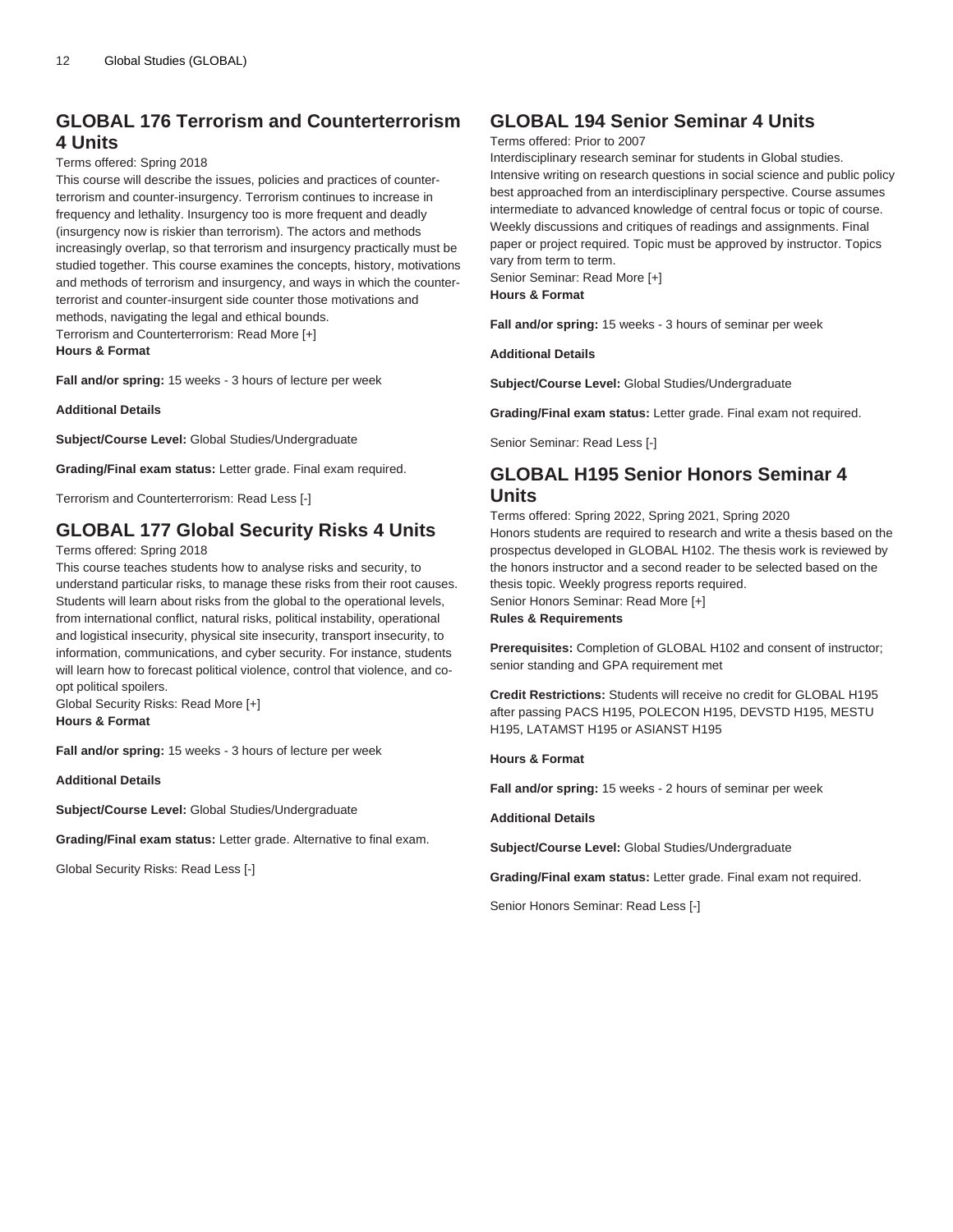# **GLOBAL 197 Field Studies 1 - 4 Units**

Terms offered: Spring 2022

Supervised experience relevant to specific aspects of Global Studies in off-campus organizations. Regular individual meetings with faculty sponsor and written reports required.

Field Studies: Read More [+]

### **Rules & Requirements**

**Prerequisites:** Upper division standing and consent of instructor

**Repeat rules:** Course may be repeated for credit without restriction.

**Hours & Format**

**Fall and/or spring:** 15 weeks - 1-4 hours of fieldwork per week

#### **Summer:**

6 weeks - 1-4 hours of fieldwork per week 8 weeks - 1-4 hours of fieldwork per week

#### **Additional Details**

**Subject/Course Level:** Global Studies/Undergraduate

**Grading/Final exam status:** Offered for pass/not pass grade only. Alternative to final exam.

Field Studies: Read Less [-]

### **GLOBAL 198 Directed Group Study 1 - 4 Units**

Terms offered: Spring 2022, Fall 2021, Spring 2021 Directed group studies of selected topics which vary from year to year. Directed Group Study: Read More [+] **Rules & Requirements**

**Repeat rules:** Course may be repeated for credit when topic changes.

#### **Hours & Format**

**Fall and/or spring:** 15 weeks - 1-4 hours of directed group study per week

#### **Summer:**

6 weeks - 2.5-10 hours of directed group study per week 8 weeks - 2-7.5 hours of directed group study per week

#### **Additional Details**

**Subject/Course Level:** Global Studies/Undergraduate

**Grading/Final exam status:** Offered for pass/not pass grade only. Alternative to final exam.

Directed Group Study: Read Less [-]

# **GLOBAL 199 Supervised Independent Study and Research for Undergraduates 1 - 4 Units**

Terms offered: Prior to 2007

Faculty sponsor must approve expected workload and units. Enrollment restricted by regulations of the college.

Supervised Independent Study and Research for Undergraduates: Read More [+]

#### **Rules & Requirements**

**Prerequisites:** Consent of Faculty Sponsor

**Hours & Format**

**Fall and/or spring:** 15 weeks - 1-4 hours of independent study per week

#### **Summer:**

6 weeks - 2.5-10 hours of independent study per week 8 weeks - 2-7.5 hours of independent study per week

#### **Additional Details**

**Subject/Course Level:** Global Studies/Undergraduate

**Grading/Final exam status:** Offered for pass/not pass grade only. Final exam not required.

Supervised Independent Study and Research for Undergraduates: Read Less [-]

### **GLOBAL 210 MA Seminar for Global Studies 4 Units**

Terms offered: Fall 2022, Spring 2022, Fall 2021

This reading seminar, required of all MA students in Global Studies, will approach a particular topic in global studies each year. Covering a variety of themes, students will engage with the literature of the field, and begin to study the ways in which particular problems have been approached from a variety of disciplinary perspectives in the social sciences. MA Seminar for Global Studies: Read More [+] **Rules & Requirements**

**Repeat rules:** Course may be repeated for credit when topic changes.

**Hours & Format**

**Fall and/or spring:** 15 weeks - 2 hours of seminar per week

**Summer:** 6 weeks - 5 hours of seminar per week

**Additional Details**

**Subject/Course Level:** Global Studies/Graduate

**Grading:** Letter grade.

MA Seminar for Global Studies: Read Less [-]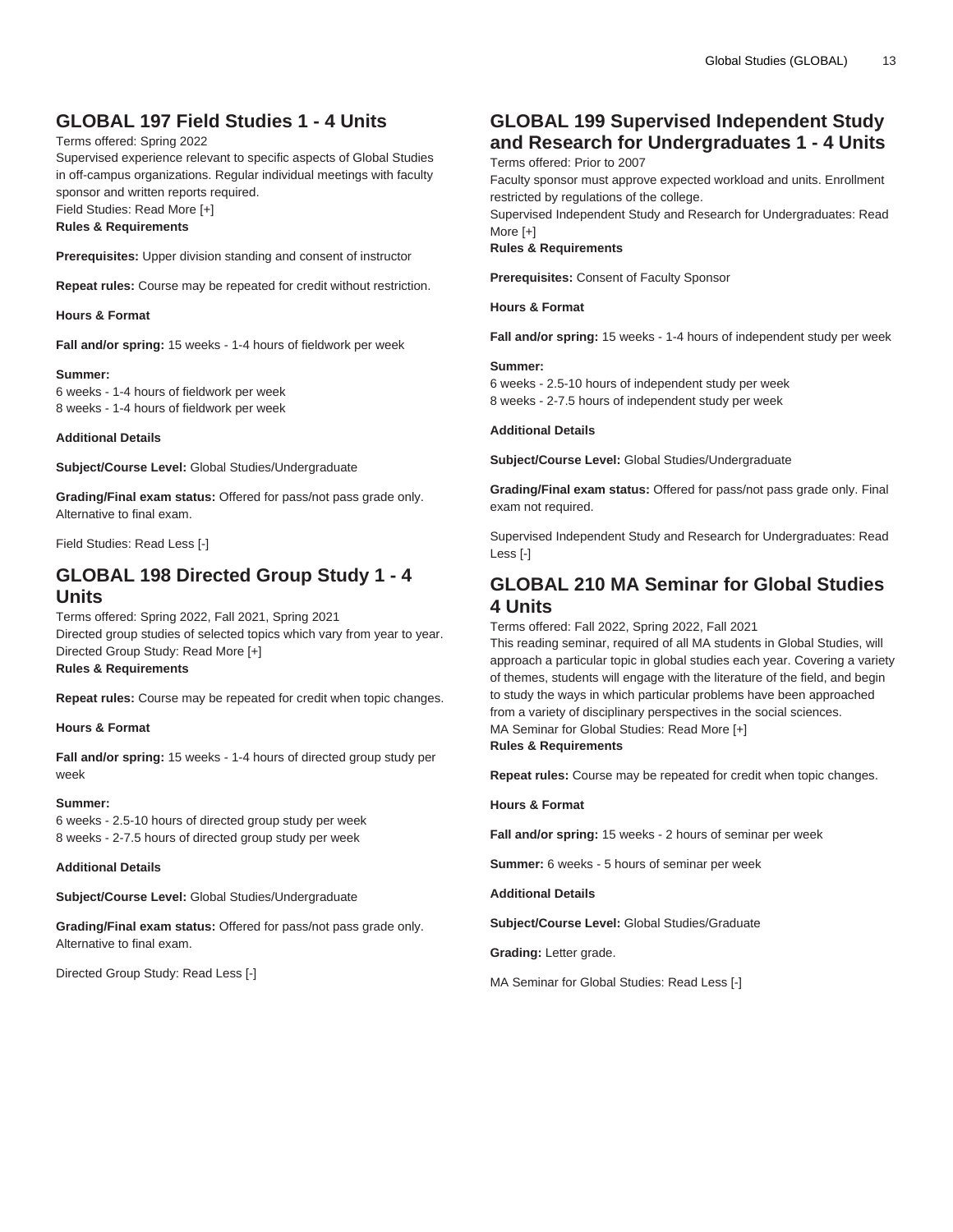### **GLOBAL 250Q Special Topics In Asia 4 Units**

#### Terms offered: Not yet offered

Advanced multidisciplinary research in current issues and topics related to Asia. This Global Studies course will focus on specific issues related to Asia with appropriate comparative material included.Topics will change depending on the instructor teaching.

Special Topics In Asia: Read More [+]

### **Rules & Requirements**

**Repeat rules:** Course may be repeated for credit when topic changes. Students may enroll in multiple sections of this course within the same semester.

#### **Hours & Format**

**Fall and/or spring:** 15 weeks - 3 hours of lecture per week

**Summer:** 6 weeks - 8 hours of lecture per week

**Additional Details**

**Subject/Course Level:** Global Studies/Graduate

**Grading:** Letter grade.

Special Topics In Asia: Read Less [-]

# **GLOBAL 254M Special Topics: Global Middle East 4 Units**

#### Terms offered: Not yet offered

This course explores special topics, based on current research and interests and is focused on at least one global region. Using a social science perspective, students will engage in critical thinking about the way in which a particular region, or subset of a region, interacts with other states and societies.

Special Topics: Global Middle East: Read More [+] **Rules & Requirements**

**Repeat rules:** Course may be repeated for credit when topic changes. Students may enroll in multiple sections of this course within the same semester.

#### **Hours & Format**

**Fall and/or spring:** 15 weeks - 3 hours of lecture per week

**Summer:** 6 weeks - 8 hours of lecture per week

**Additional Details**

**Subject/Course Level:** Global Studies/Graduate

**Grading:** Letter grade.

Special Topics: Global Middle East: Read Less [-]

### **GLOBAL 273 International Human Rights 4 Units**

Terms offered: Not yet offered

This course will explore the philosophical evolution of human rights principles in the realm of political theory and the influence of such principles as they have transformed into a coherent body of law. We will focus specifically on issues in international human rights law; the approach will be both thematic and comparative. Topics will include but are not limited to: human rights diplomacy; the influence of human rights in international legal practice; cultural and minority rights; genocide and the world community; cultural relativism and national sovereignty; international law and international relations; individual and collective rights; migration, labor, and globalization; and national, international, and nongovernmental organizations.

International Human Rights: Read More [+] **Hours & Format**

**Fall and/or spring:** 15 weeks - 3 hours of lecture per week

**Additional Details**

**Subject/Course Level:** Global Studies/Graduate

**Grading:** Letter grade.

International Human Rights: Read Less [-]

### **GLOBAL 298 Directed Group Studies for Graduate Students 1 - 4 Units**

Terms offered: Spring 2022

Group studies of selected topics which vary from year to year. Directed Group Studies for Graduate Students: Read More [+] **Rules & Requirements**

**Repeat rules:** Course may be repeated for credit when topic changes.

**Hours & Format**

**Fall and/or spring:** 15 weeks - 1-4 hours of seminar per week

#### **Summer:**

6 weeks - 2.5-10 hours of seminar per week 8 weeks - 2-7.5 hours of seminar per week 10 weeks - 1.5-6 hours of seminar per week

**Additional Details**

**Subject/Course Level:** Global Studies/Graduate

**Grading:** The grading option will be decided by the instructor when the class is offered.

Directed Group Studies for Graduate Students: Read Less [-]